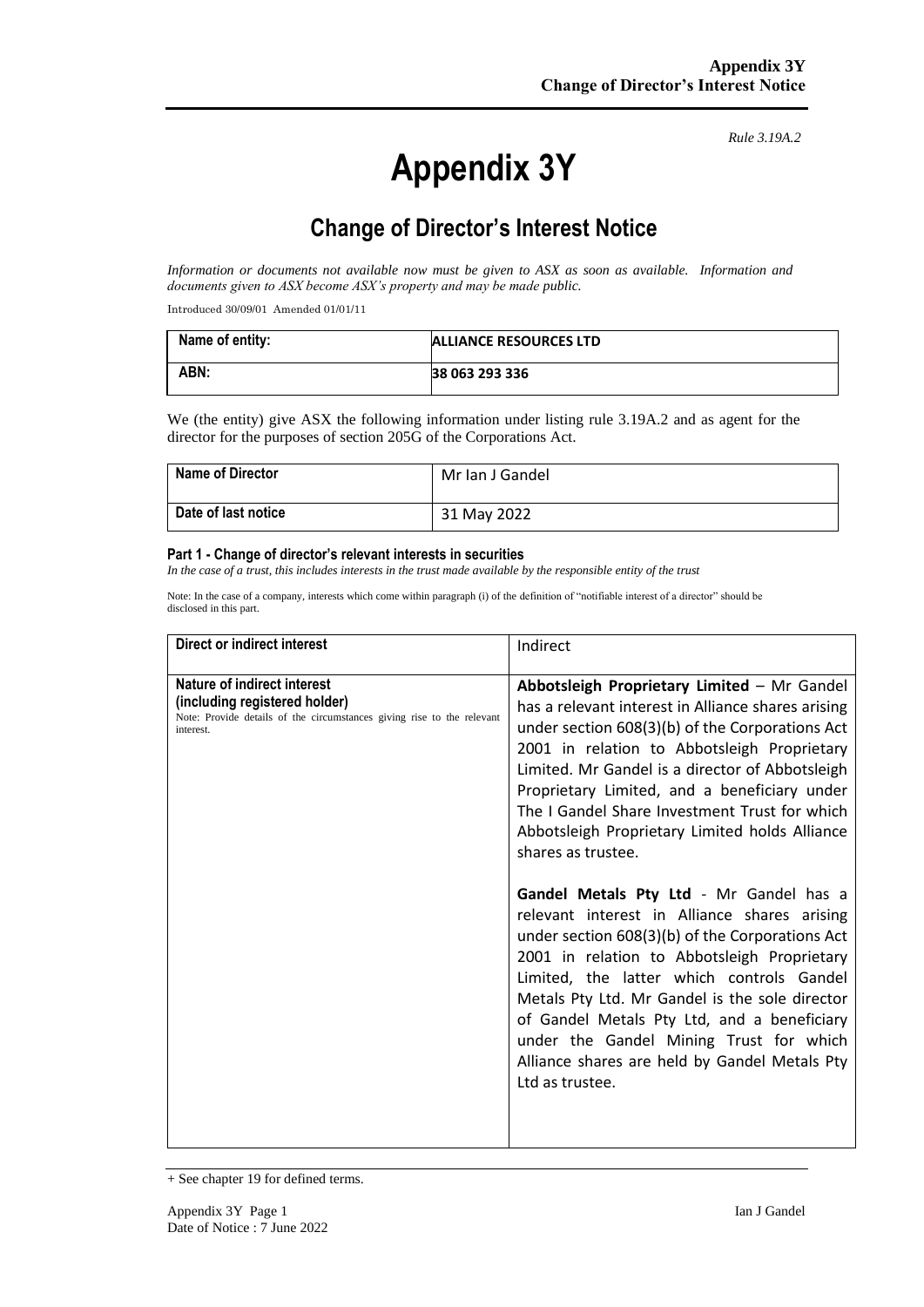| Date of change                                                                                                                                                          | 31 May 2022 to 6 June 2022                                                                                                                                          |  |
|-------------------------------------------------------------------------------------------------------------------------------------------------------------------------|---------------------------------------------------------------------------------------------------------------------------------------------------------------------|--|
| No. of securities held prior to change                                                                                                                                  | Ordinary<br><b>Shares</b><br>(a)<br>67,934,451<br>Abbotsleigh Proprietary Limited<br>The I Gandel Share<br>(ATF<br>Investment Trust)                                |  |
|                                                                                                                                                                         | (b) Ordinary Shares - Gandel<br>144,722,977<br>Metals Pty Ltd (ATF Gandel<br>Mining Trust)                                                                          |  |
| <b>Class</b>                                                                                                                                                            | <b>Ordinary Shares</b>                                                                                                                                              |  |
| Number acquired                                                                                                                                                         | (a) Nil by Abbotsleigh Proprietary Limited (ATF<br>The I Gandel Share Investment Trust)<br>(b) 386,979 by Gandel Metals Pty Ltd (ATF<br><b>Gandel Mining Trust)</b> |  |
| Number disposed                                                                                                                                                         | Nil                                                                                                                                                                 |  |
| <b>Value/Consideration</b><br>Note: If consideration is non-cash, provide details<br>and estimated valuation                                                            | $(a)$ \$Nil<br>(b) $$69,656.22$<br>(at \$0.18 per share)                                                                                                            |  |
| No. of securities held after change                                                                                                                                     | (a) Ordinary Shares -<br>67,934,451<br>Abbotsleigh Proprietary<br>Limited (ATF The I Gandel<br>Share Investment Trust)                                              |  |
|                                                                                                                                                                         | (b) Ordinary Shares - Gandel<br>145,109,956<br>Metals Pty Ltd (ATF Gandel<br>Mining Trust)                                                                          |  |
| Nature of change<br>Example: on-market trade, off-market trade, exercise of options, issue of<br>securities under dividend reinvestment plan, participation in buy-back | Off-market takeover bid acceptances received<br>by the bidder.                                                                                                      |  |

<sup>+</sup> See chapter 19 for defined terms.